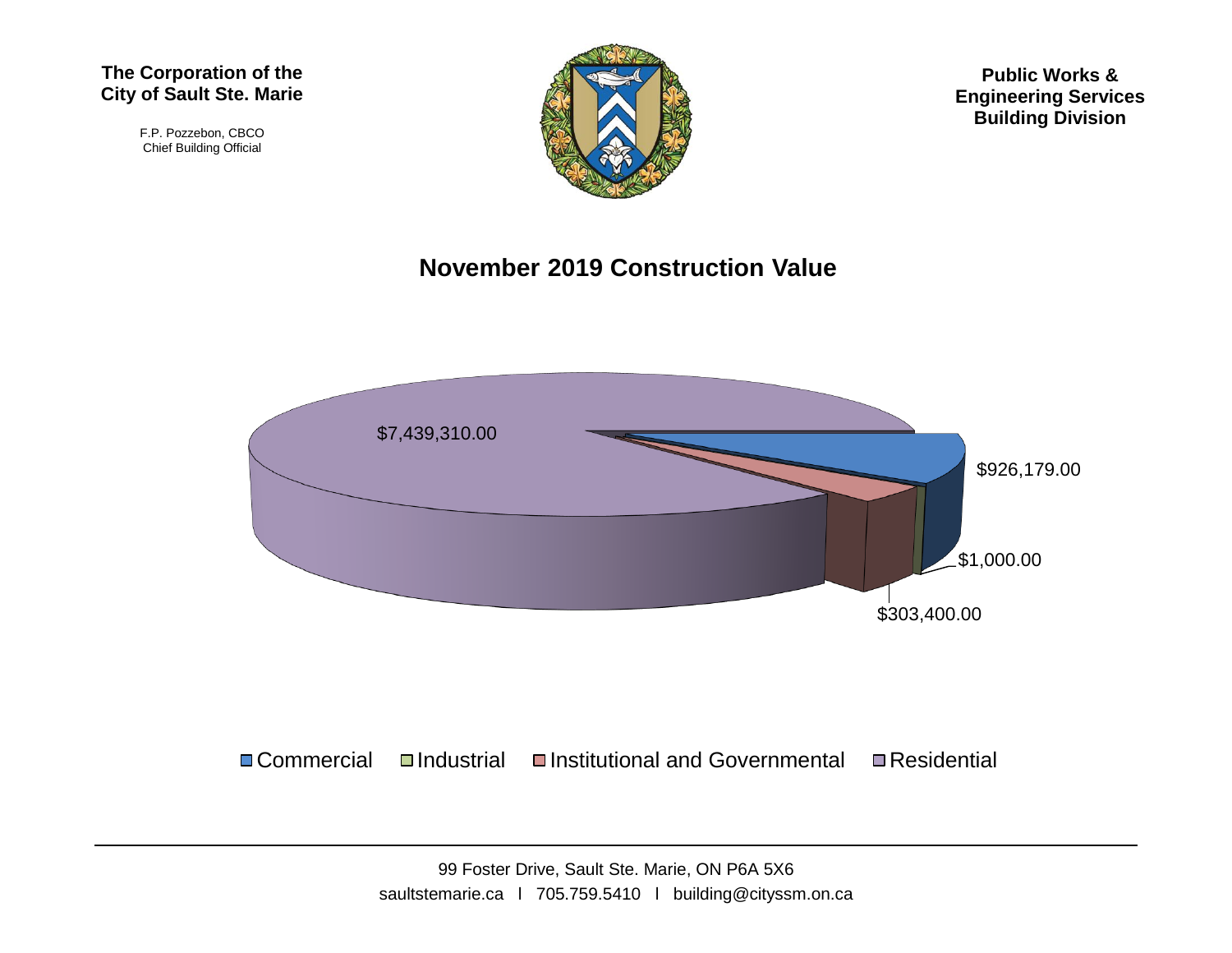

**Public Works and Engineering Services Building Division**

**Tel: (705) 759-5410 Fax: (705) 541-7165**

## **BUILDING PERMITS SUMMARY 2019/11/01 to 2019/11/30**

| <b>Building Type</b>                                    |                        | <b>New Construction</b>  |                      |                        | <b>Alterations and Additions</b> |                      | <b>Total</b>           |                          |                      |
|---------------------------------------------------------|------------------------|--------------------------|----------------------|------------------------|----------------------------------|----------------------|------------------------|--------------------------|----------------------|
|                                                         | Num of<br><b>Units</b> | Num of<br><b>Permits</b> | <b>Value of Work</b> | Num of<br><b>Units</b> | Num of<br><b>Permits</b>         | <b>Value of Work</b> | Num of<br><b>Units</b> | Num of<br><b>Permits</b> | <b>Value of Work</b> |
| <b>Commercial</b>                                       |                        |                          |                      |                        |                                  |                      |                        |                          |                      |
| Office building                                         | $\mathbf 0$            | $\mathbf 0$              | \$0.00               | $\mathbf 0$            | 3                                | \$42,624.00          | $\mathbf 0$            | 3                        | \$42,624.00          |
| Restaurant                                              | $\mathbf 0$            | $\mathbf 0$              | \$0.00               | $\mathbf 0$            | $\mathbf{1}$                     | \$10,500.00          | $\mathbf 0$            | $\mathbf 1$              | \$10,500.00          |
| Retail and wholesale<br>outlets                         | $\pmb{0}$              | $\mathbf 0$              | \$0.00               | $\mathbf 0$            | $\overline{2}$                   | \$22,000.00          | $\pmb{0}$              | $\overline{2}$           | \$22,000.00          |
| Retail complex                                          | $\mathbf 0$            | $\mathbf 0$              | \$0.00               | $\mathbf 0$            | $\overline{2}$                   | \$156,500.00         | $\pmb{0}$              | $\overline{2}$           | \$156,500.00         |
| Service station, repair<br>garage and specialty<br>shop | $\mathbf 0$            | $\mathbf 0$              | \$0.00               | $\mathbf 0$            | $\mathbf{1}$                     | \$180,000.00         | $\mathbf 0$            | $\mathbf{1}$             | \$180,000.00         |
| Special building use                                    | $\pmb{0}$              | $\pmb{0}$                | \$0.00               | $\pmb{0}$              | $\mathbf{1}$                     | \$214,555.00         | $\pmb{0}$              | $\mathbf{1}$             | \$214,555.00         |
| Theatre and<br>performing art center                    | $\mathbf 0$            | $\mathbf 0$              | \$0.00               | $\mathbf 0$            | $\mathbf{1}$                     | \$300,000.00         | $\mathbf 0$            | $\mathbf{1}$             | \$300,000.00         |
| Total:                                                  | $\mathbf 0$            | $\mathbf 0$              | \$0.00               | $\mathbf 0$            | 11                               | \$926,179.00         | $\mathbf 0$            | 11                       | \$926,179.00         |
| <b>Industrial</b>                                       |                        |                          |                      |                        |                                  |                      |                        |                          |                      |
| Primary industry<br>building                            | $\mathbf 0$            | $\mathbf 0$              | \$0.00               | $\mathbf 0$            | $\overline{2}$                   | \$1,000.00           | $\pmb{0}$              | $\overline{2}$           | \$1,000.00           |
| Total:                                                  | $\mathbf 0$            | $\mathbf 0$              | \$0.00               | $\mathbf 0$            | $\overline{2}$                   | \$1,000.00           | $\pmb{0}$              | $\mathbf{2}$             | \$1,000.00           |
| <b>Institutional and Governmental</b>                   |                        |                          |                      |                        |                                  |                      |                        |                          |                      |
| Clinic, health unit                                     | 0                      | $\pmb{0}$                | \$0.00               | $\pmb{0}$              | $\mathbf{1}$                     | \$100,000.00         | $\pmb{0}$              | $\mathbf 1$              | \$100,000.00         |
| Library, museum, art<br>gallery, aquarium,<br>botanical | $\mathbf 0$            | $\mathbf{0}$             | \$0.00               | $\mathbf 0$            | $\mathbf{1}$                     | \$203,400.00         | $\mathbf 0$            | $\mathbf{1}$             | \$203,400.00         |
| Total:                                                  | $\mathbf 0$            | $\mathbf 0$              | \$0.00               | $\mathbf 0$            | $\overline{2}$                   | \$303,400.00         | $\mathbf 0$            | $\overline{2}$           | \$303,400.00         |
| <b>Residential</b>                                      |                        |                          |                      |                        |                                  |                      |                        |                          |                      |
| Apartment                                               | $\pmb{0}$              | $\mathbf 0$              | \$0.00               | 16                     | 11                               | \$2,919,300.00       | 16                     | 11                       | \$2,919,300.00       |
| Apartment -<br>Condominium                              | $\mathbf 0$            | $\mathbf 0$              | \$0.00               | $\mathbf 0$            | $\mathbf{1}$                     | \$2,750,000.00       | 0                      | $\mathbf 1$              | \$2,750,000.00       |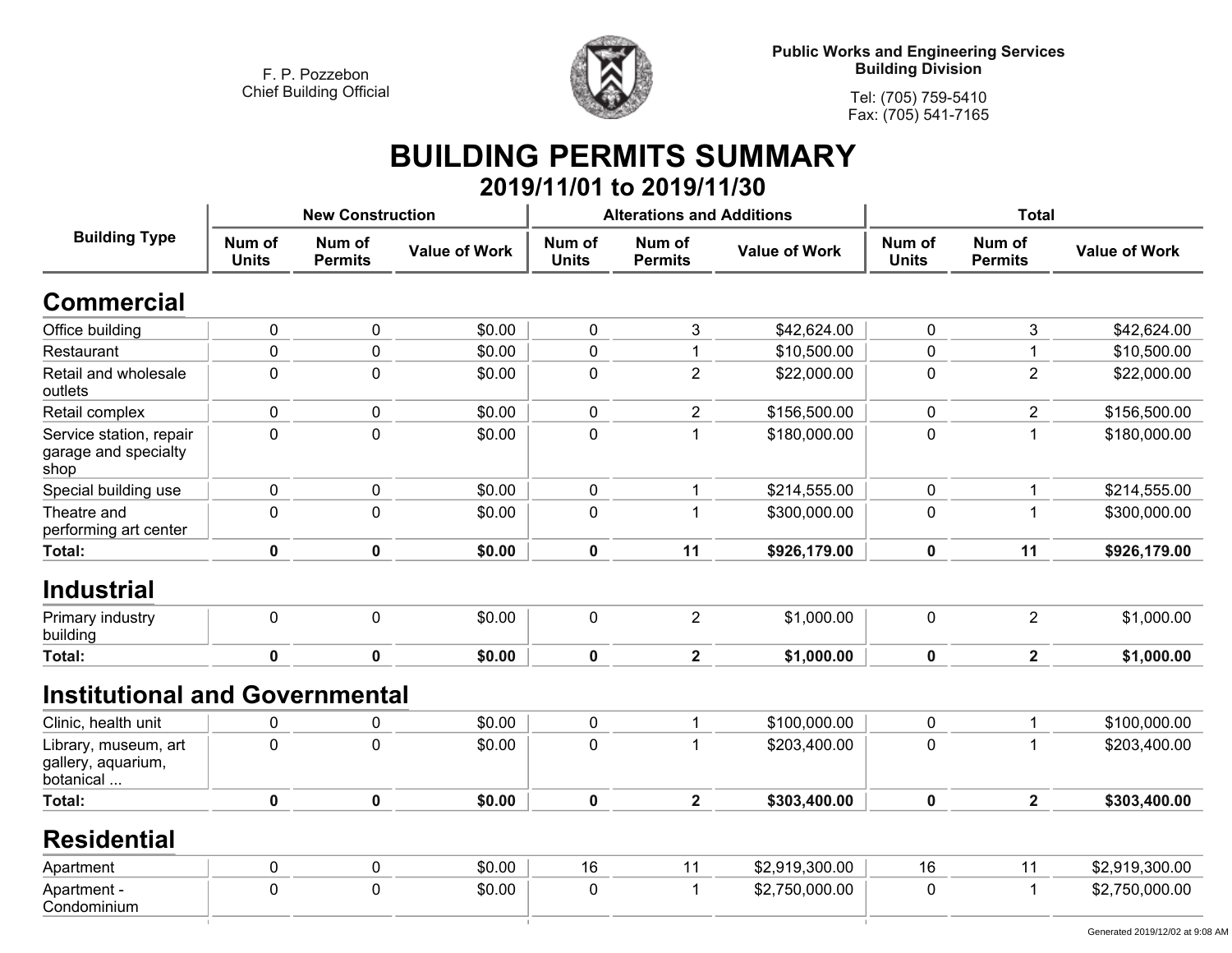| Row House           |  | \$0.00       |    |    | \$17,000.00    |    |    | \$17,000.00    |
|---------------------|--|--------------|----|----|----------------|----|----|----------------|
| Single House        |  | \$960,000.00 |    | 67 | \$793,010.00   |    | 69 | \$1,753,010.00 |
| Total:              |  | \$960,000.00 | 16 | 81 | \$6,479,310.00 | 18 | 83 | \$7,439,310.00 |
| <b>Grand Total:</b> |  | \$960,000.00 |    | 96 | \$7,709,889.00 | 18 | 98 | \$8,669,889.00 |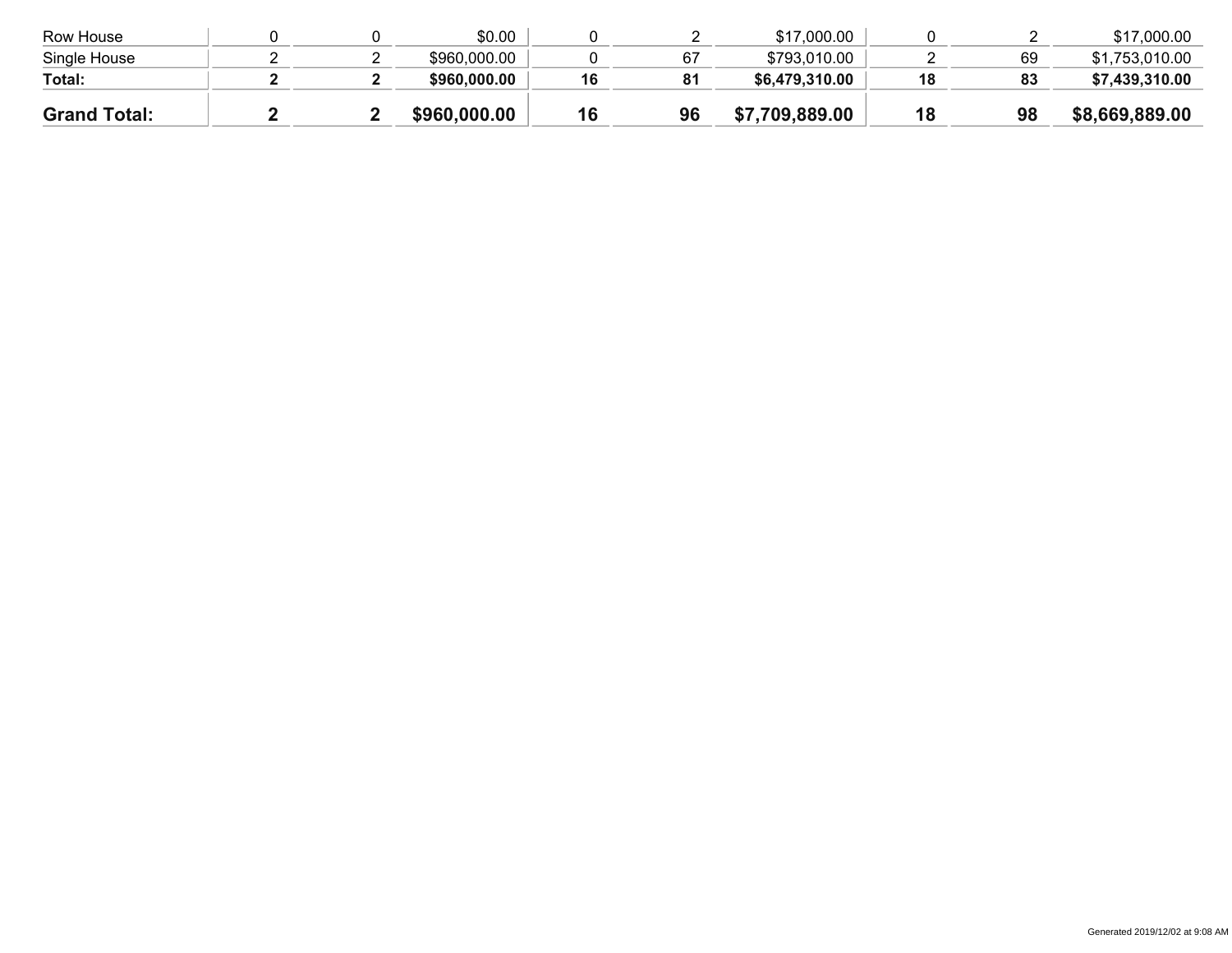

**Public Works and Engineering Services Building Division**

**Tel: (705) 759-5410Fax: (705) 541-7165**

# **DEMOLITION PERMITS SUMMARY**

|                                |                        |                          |                         |                        | 2019/11/01 to 2019/11/30         |                      |                        |                          |                      |
|--------------------------------|------------------------|--------------------------|-------------------------|------------------------|----------------------------------|----------------------|------------------------|--------------------------|----------------------|
| <b>Building</b><br><b>Type</b> |                        | <b>New Construction</b>  |                         |                        | <b>Alterations and Additions</b> |                      | <b>Total</b>           |                          |                      |
|                                | Num of<br><b>Units</b> | Num of<br><b>Permits</b> | Value of<br><b>Work</b> | Num of<br><b>Units</b> | Num of<br><b>Permits</b>         | <b>Value of Work</b> | Num of<br><b>Units</b> | Num of<br><b>Permits</b> | <b>Value of Work</b> |
| <b>Commercial</b>              |                        |                          |                         |                        |                                  |                      |                        |                          |                      |
| Retail complex                 | $\mathbf{0}$           | 0                        | \$0.00                  | 0                      |                                  | \$20,000.00          | 0                      |                          | \$20,000.00          |
| Total:                         | 0                      | 0                        | \$0.00                  | 0                      |                                  | \$20,000.00          | 0                      |                          | \$20,000.00          |
| <b>Residential</b>             |                        |                          |                         |                        |                                  |                      |                        |                          |                      |
| Single House                   | $\mathbf{0}$           | 0                        | \$0.00                  | $-2$                   | 8                                | \$29,743.59          | $-2$                   | 8                        | \$29,743.59          |
| Total:                         | 0                      | 0                        | \$0.00                  | $-2$                   | 8                                | \$29,743.59          | $-2$                   | 8                        | \$29,743.59          |
| Grand<br>Total:                | $\boldsymbol{0}$       | 0                        | \$0.00                  | $-2$                   | 9                                | \$49,743.59          | $-2$                   | 9                        | \$49,743.59          |